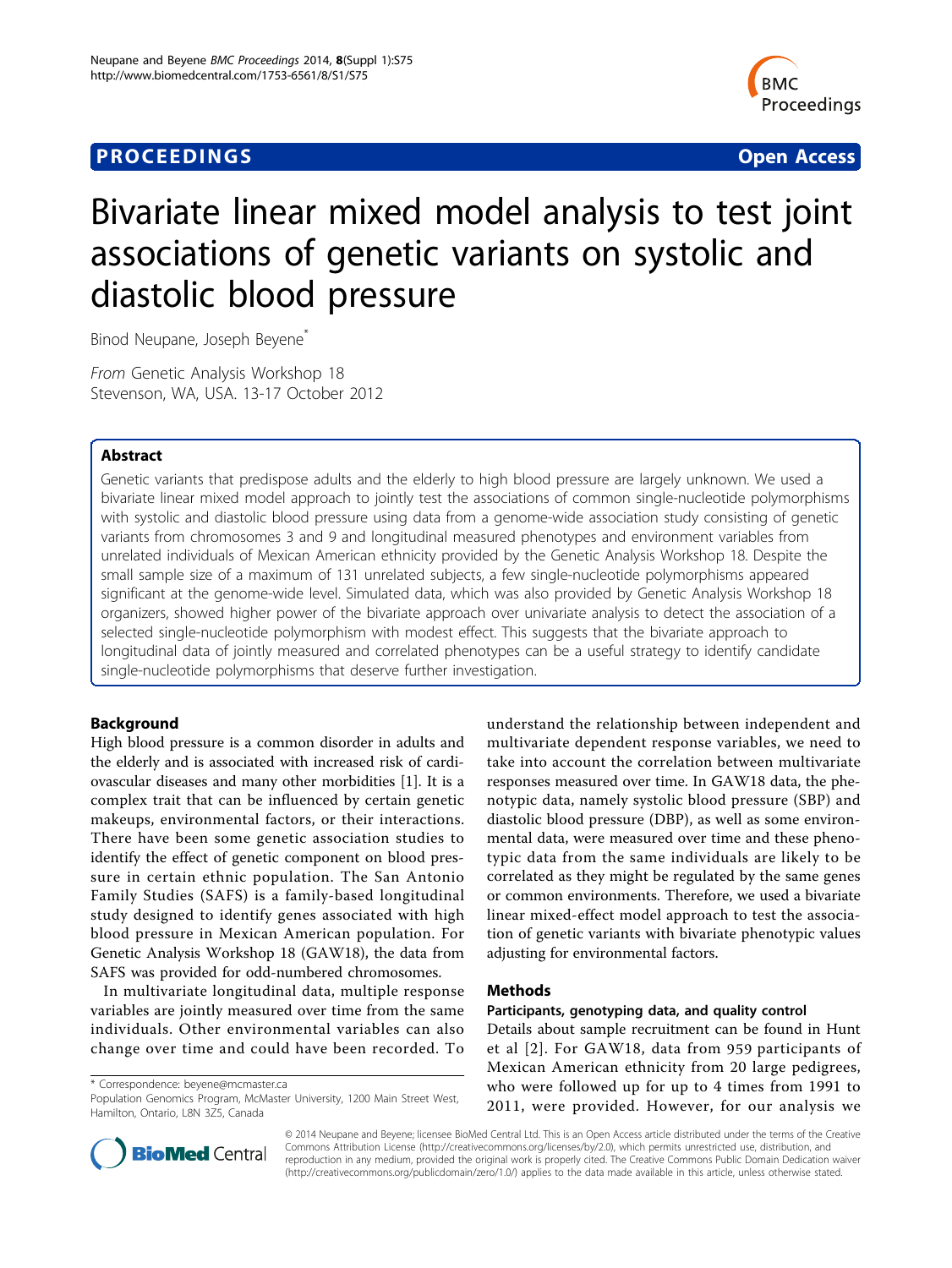considered only 157 unrelated members from this cohort, of whom only 142 individuals had both genotypic and phenotypic data.

We analyzed genome-wide association studies (GWAS) data from chromosomes 3 and 9. There were 65,519 single-nucleotide polymorphisms (SNPs) on chromosome 3 and 42,177 SNPs on chromosome 9. We restricted our analysis to common SNPs (minor allele frequency ≥0.05) with genotyping call rates ≥0.95 and Hardy-Weinberg equilibrium  $p$  value ≥10<sup>-3</sup> and subjects with genotyping call rates ≥0.95. We applied these criteria to those 142 individuals using PLINK.

#### Statistical method

We applied a bivariate linear mixed model framework (more details can be found in Refs. [[3,4](#page-5-0)]) in order to test for association between individual common genetic variant with SBP and DBP jointly. For trait  $k(k = 1,2)$ , suppose  $Y_i^k$  is a  $(n_i \times 1)$  vector of the trait values for  $n_i$ times of measurements for the subject  $i(i = 1, 2, ..., N)$ ; then, the univariate mixed-effect model with *p* independent variables with  $q (q \leq p)$  of them having random effects, can be expressed as [\[3,4](#page-5-0)]

$$
Y_i^k = X_i^k \beta^k + Z_i^k \gamma_i^k + W_i^k + \varepsilon_i^k \tag{1}
$$

where  $X_i^k$  is a  $(n_i \times p)$  design matrix that results in the systematic variation in the  $k^{\text{th}}$  trait with  $\beta^k$  as the corresponding (p  $\times$  1) vector of fixed-effect;  $Z_i^k$  is a ( $n_i \times q$ ) design matrix, usually a subset of  $X_i^k$   $(q \leq p)$  that characterize the random variation in the trait with  $\gamma_i^k \sim N(0, G^k)$ as the corresponding  $(q \times 1)$  vector of random effect;  $W_i^k \sim N(0, R_i^k)$  is a  $(n_i \times 1)$  vector of the stochastic processes (within subject errors over repeated times) with realization  $w_i^k(t)$  at time *t* with variance  $R_i^k(t) = \sigma_{w^k}^2$  and covariance  $R_i^k(s, t) = cov(w_i^k(s), w_i^k(t)) = \sigma_{w_i^k}^2 e^{\lambda^k(t-s)}$  at times *s* and *t*,  $0 \le s < t$ ; and  $\varepsilon_i^k \sim N(0, \sigma_{\varepsilon^k}^2 I_{n_i})$  is a  $(n_i \times 1)$ vector of random errors, where  $I_{n_i}$  is an identity matrix. If the 2 traits  $Y_i^1$  and  $Y_i^2$  are correlated, then bivariate linear mixed model can be formulated as

$$
\begin{bmatrix} Y_i^1 \\ Y_i^2 \end{bmatrix} = \begin{bmatrix} X_i^1 & 0 \\ 0 & X_i^2 \end{bmatrix} \begin{bmatrix} \beta^1 \\ \beta^2 \end{bmatrix} + \begin{bmatrix} Z_i^1 & 0 \\ 0 & Z_i^2 \end{bmatrix} \begin{bmatrix} \gamma_i^1 \\ \gamma_i^2 \end{bmatrix} + \begin{bmatrix} \varepsilon_i^1 \\ \varepsilon_i^2 \end{bmatrix} \tag{2}
$$

That is,  $Y_i = X_i \beta + Z_i \gamma_i + W_i + \varepsilon_i$ , where,  $\gamma_i \sim N(0, G)$ ;  $W_i \sim N(0, R_i)$ ;  $\epsilon_i \sim N(0, \Sigma_i)$ ;

$$
G = \begin{pmatrix} G^1 & G^{12} \\ G^{12} & G^2 \end{pmatrix}; \Sigma_i = \Sigma \otimes I_{n_i}; \Sigma = \begin{pmatrix} \sigma_{\epsilon 1}^2 & 0 \\ 0 & \sigma_{\epsilon 2}^2 \end{pmatrix}.
$$
 Here,  $\otimes$ 

is the Kronecker product. The  $W_i$  is the bivariate stochastic processes that not only captures the correlation of measurements within the same subject at multiple times, but also the correlation between 2 traits at the same time for the subject, and has the variance matrix  $R_i(s, t) = Ce^{B(t-s)}$  at time *t* and covariance matrix  $R_i(s, t) = Ce^{B(t-s)}$ at times *t* and *s*,  $0 \le s < t$ . Two traits are independent if  $\sigma_{w^1w^2} = 0$ . Here, *B* is a 2 × 2 real matrix chosen such that the eigenvalues of *B* have negative real parts and matrices *C* and  $- - (CB + B'C)$  are positive semidefinite symmetric [[3\]](#page-5-0). We have  $E(Y_i) = X_i \beta$  $var(Y_i) = Z_i G_i Z'_i + R_i + \Sigma_i$  under independence assumption of  $\gamma_i$ ,  $W_i$  and  $\varepsilon_i$ ; thus  $Y_i \sim N(X_i\beta, Z_iG_iZ_i' + R_i + \Sigma_i)$ . Solution for  $\beta = (\beta^1, \beta^2)'$  can be obtain by maximum likelihood or restricted maximum likelihood (REML) approach using multivariate normal likelihood of *Yi*.

### Data analysis

After the quality control filtering, we had only 133 participants available for bivariate analysis, who had genotype data and at least 1 measurement of phenotypic data. There were 52,862 SNPs from chromosome 3 and 34,475 SNPs from chromosome 9 that passed the filtering criteria.

For the bivariate linear mixed-effect model fitting for each SNP, genotype (0, 1, or 2 for the number of copies of minor allele) of a SNP was the independent variable of interest. Besides, we a priori selected to include 3 covariates, namely, measurement time in years at an examination since enrollment (which is 0 for the first year of enrollment), baseline age (at enrollment), and repeatedly measured antihypertensive medication use in the model. We also included sex and repeatedly measured smoking status in the model because keeping them, each separately or together, resulted in a better fit (smaller Akaike information criteria [AIC]) of the bivariate model for the 20 SNPs from chromosome 9 selected for model fit assessment (modeling techniques description given in a successive paragraph). We considered autoregressive order-1 (*AR*(1)) assumption used for repeated measured analysis and unstructured (*UN*) variance components used for the random-effect analysis to identify the appropriate covariance (or correlation) structure for between and within the 2 phenotypic measurements over time [[4,5](#page-5-0)]. The *AR*(1) assumption did not lead to the noticeably improved model fit but did involve some unrealistic assumptions in bivariate modeling, such as measurement at equal interval of time for both phenotype at a time and for a phenotype over time. Therefore, we assumed unstructured variance components assumption that allows correlations between any 2 measurements for the same phenotype and between 2 phenotypes at a time to vary across subjects.

There were missing follow-up data on blood pressure and other repeatedly measured covariates, where data from 97 subjects were missing in the fourth enrollment period. The available data for the fourth period were not used because discarding them resulted in much better fit for each of those 20 SNPs. Next, 2 subjects had missing data on medication use and smoking in all 3 examinations.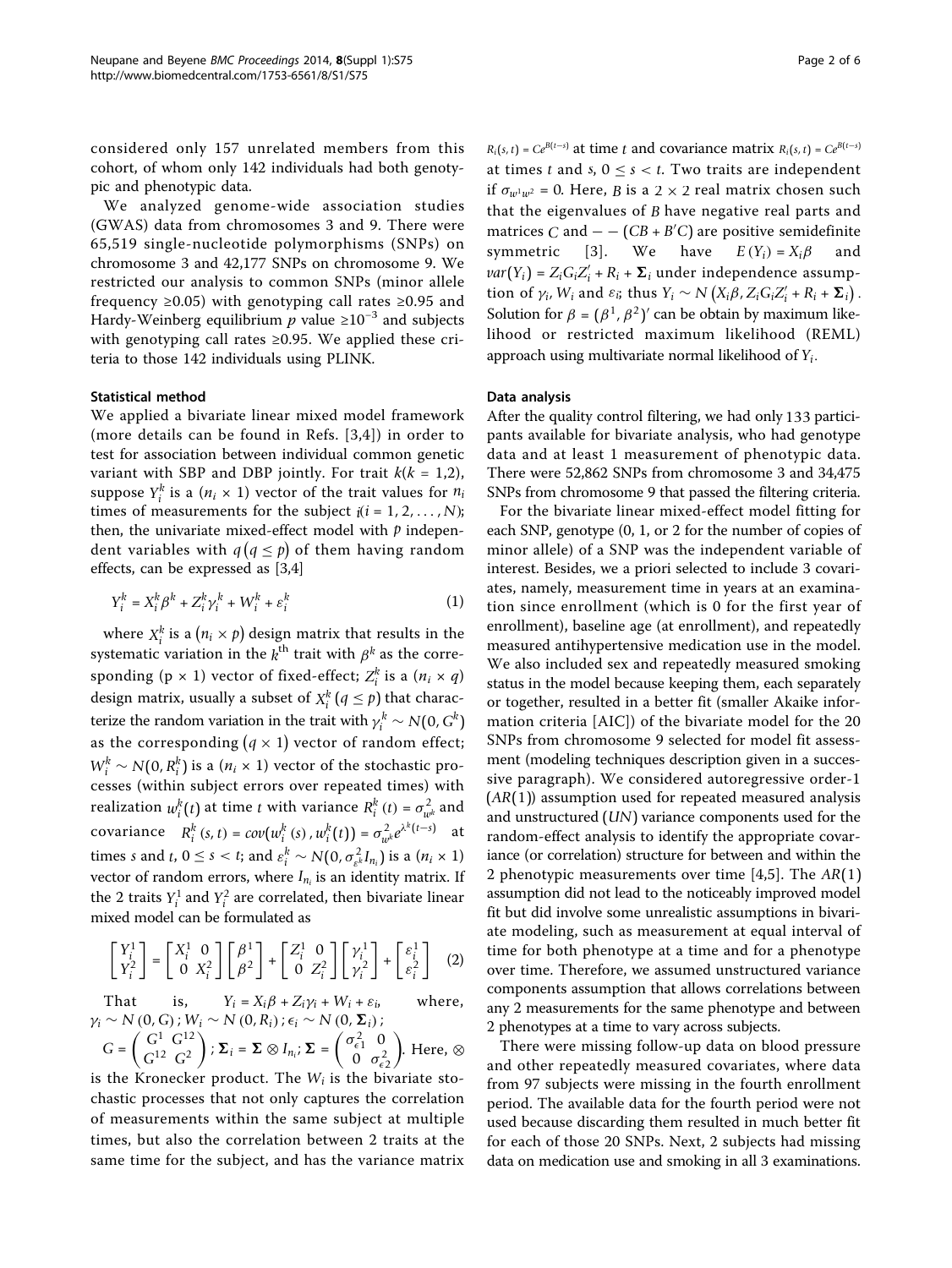Thus, the effective sample size was 131 for real data analysis. No attempt was made to use imputation.

A binary variable "BPTYPE" (blood pressure type) was defined as  $BPTYPE = 1$  for  $SBP$  and  $= 0$  for  $DBP$  for a subject at a measurement time. Finally, equation (2) was fitted for each SNP, where the repeatedly measured bivariate blood pressure (a maximum of six possible measurements for two phenotypes at three examinations for a subject) was regressed against genotype and the covariates specified above (each regressor was multiplied by BPTYPE in order to perform bivariate analysis) using MIXED procedure in SAS (see Refs. [\[4,5\]](#page-5-0) for details of modeling technique and SAS codes). In the analysis using REML, we considered BPTYPE having group effect, patients' ID having subject effects, and measurement time having random effect; that is, time effects on blood pressure varies across individuals.

For the genotype effects  $\beta_G = (\beta_1 = \beta_G^{SBP}, \beta_2 = \beta_G^{DBP})'$ on SBP and DBP, we estimated  $\hat{\beta}_G = (\hat{\beta}_1, \hat{\beta}_2)'$  and the corresponding covariance matrix  $S = \begin{pmatrix} S_1^2 & s_{12} \\ s_1 & s_{22} \end{pmatrix}$  $s_{12} s_2^2$  $\int$ ,  $s_1$  and  $s_2$ being standard errors of  $\hat{\beta}_1$  and  $\hat{\beta}_2$ , respectively, and  $s_{12}$ their covariance, per 1 copy increase in minor allele of each SNP, using the bivariate approach. For each SNP, we tested the null hypothesis H<sub>0</sub> :  $\beta$  = 0 *vs*. alternative  $H_1$  :  $\beta \neq 0$  (ie  $H_1$  : at least1,  $\beta_k \neq 0$ ; k = 1, 2; that is, the genotype was associated with at least 1 phenotype) using F-test with  $(\vartheta_1 = 2, \vartheta_2 = 360)$ , degrees of freedom [[6\]](#page-5-0), assuming multivariate normality of  $\hat{\beta}_G$ . We also tested the hypothesis with  $\chi^2_2$  test statistic assuming large sample approximation [[6\]](#page-5-0). Because the data arose from GWAS, we used a genome-wide significance threshold,  $\alpha$  = 7.2 × 10<sup>-8</sup> [[7\]](#page-5-0), to adjust for multiple testing problems, which enables us to see if any SNPs from chromosome 3 or 9 achieve this threshold in bivariate analysis.

#### Simulation

We assessed the statistical power of the bivariate linear mixed effect model using 200 simulated longitudinal data sets provided by GAW18 organizers. However, we considered the data from only 142 unrelated subjects who had genotypic data and phenotype and covariate information from all 3 examinations. We chose to assess power to detect the association of a common SNP, rs6442089 (from MAP4 gene). The SNP had the effect sizes,  $\beta_1 = -1.4951$  (variation explained = 0.0117%) and  $\beta_2$  = −2.3810 (variation explained = 0.0143%) in simulated SBP and DBP, respectively, per copy increase in minor allele. We used data from 141 subjects as genotype data was missing for the SNP in 1 subject. We employed the same regression analysis model and modeling technique, and assessed the same hypothesis using F ( $\vartheta_1$  = 2,  $\vartheta_2$  = 552) and  $\chi_2^2$  test statistics as in real data

analysis above. Power of univariate linear mixed model analysis to detect the effect of the same SNP separately on SBP and DBP .  $(H_0: \beta_k = 0 \nu s H_1: \beta_k \neq 0, k = 1, 2)$ was also assessed using the same regression model and assumption as in bivariate case using F ( $\vartheta_1$  = 1,  $\vartheta_2$  = 137) and  $\chi_1^2$  test statistics. We assessed the power at  $\alpha$  = 0.05 as there was no issue of multiple testing; however, we also used  $\alpha = 7.2 \times 10^{-8}$  to be consistent with real data analysis.

## Results

## Real data analysis

In our sample data, the mean age (standard deviation) at enrollment was 53.7 (16.0) years, where subjects were 20.3 to 94.2 years old when enrolled. In a graphical inspection, the SBP and DBP data at each and all 3 examinations looked approximately normal.

Table [1](#page-3-0) displays the results of the bivariate linear mixed model analysis using F-test for the first 15 most significant SNPs in each of chromosomes 3 and 9. The Manhattan plot and quantile-quantile (Q-Q) plot of the joint association  $p$  values for all SNPs are shown in Figures [1](#page-3-0) and [2](#page-4-0), respectively. The joint association  $p$  values using  $\chi^2_2$  test statistic were in general slightly smaller but very similar to that from F statistic (the difference was very small for the most significant SNPs, for instance, p value by  $\chi^2$  for rs9632874 was smaller by 1.98E-10 [results not shown]). Three SNPs, rs12634258, rs7647249, rs4533619 from intergenic region on chromosome 3, and 4 SNPs rs9632874, rs12335766, rs10122040 from gene TTC39B and rs7864652 from gene BNC2 on chromosome 9, appeared to be significant at genome-wide level.

#### Simulation results

The bivariate linear mixed model analysis had 76.5% power to detect the effect of rs6442089 jointly on SBP and DBP; whereas the separate univariate linear mixed model analyses had only 30.5% and 45.0% power to detect of effects of the same SNP on SBP and DBP, respectively at  $\alpha$  = 0.05, using 141 unrelated subjects. At  $\alpha$  = 7.2 × 10<sup>-8</sup> the association of SNP was detected in 5 (2.5%) of simulated data sets in the bivariate analysis, but the corresponding univariate analysis did not detect the association with either of the phenotype in any simulated data set. The univariate analysis produced the smallest *p* value of  $1.6 \times 10^{-5}$  for SBP and that for DBP was slightly bigger (Table [2](#page-4-0)), whereas the bivariate analysis resulted in smaller  $p$  values in 14.5% of the simulated data sets.

#### Discussion

In bivariate linear mixed model analysis, we observed associations of a few SNPs from intergenic regions and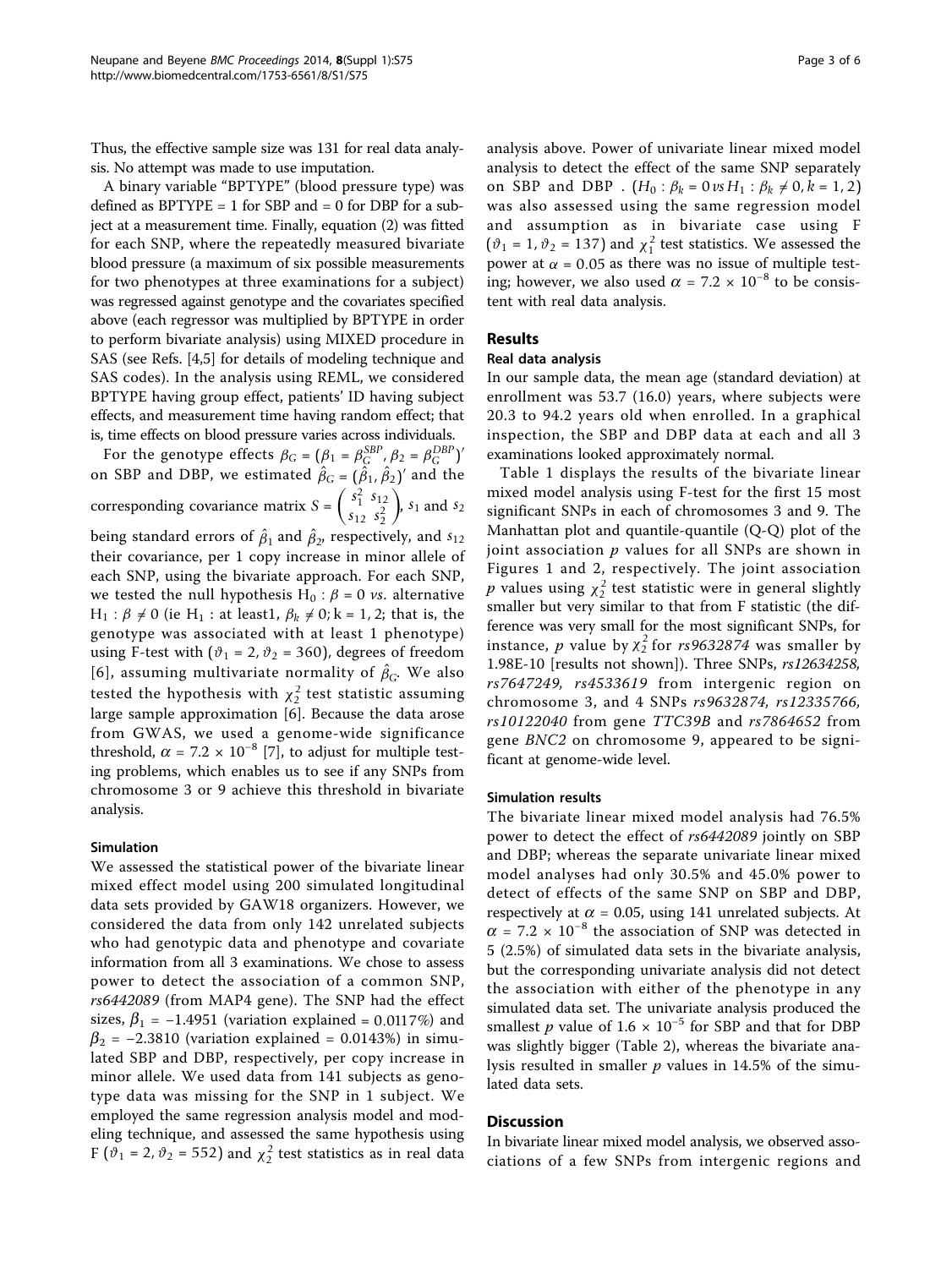|            | Chromosome 3 |            |             |           | Chromosome 9 |            |     |            |                  |           |          |
|------------|--------------|------------|-------------|-----------|--------------|------------|-----|------------|------------------|-----------|----------|
| <b>SNP</b> | MiA          | <b>MAF</b> | <b>GENE</b> | <b>BP</b> | P            | <b>SNP</b> | MiA | <b>MAF</b> | <b>GENE</b>      | <b>BP</b> | P        |
| rs12634258 |              | 0.38       |             | 61291738  | 1.54E-09     | rs9632874  | C   | 0.08       | TTC39B           | 15270875  | 2.40E-11 |
| rs7647249  | C            | 0.20       |             | 133245961 | 2.70E-08     | rs7864652  |     | 0.07       | BNC <sub>2</sub> | 16456759  | 1.39E-09 |
| rs4533619  | C            | 0.26       |             | 42289812  | 5.10E-08     | rs12335766 | G   | 0.08       | TTC39B           | 15277123  | 8.54E-09 |
| rs748191   | G            | 0.19       |             | 5888909   | 3.78E-07     | rs10122040 | Τ   | 0.12       | TTC39B           | 15279214  | 1.28E-08 |
| rs1821942  | G            | 0.41       | <b>FHIT</b> | 61116009  | 8.30E-07     | rs4879586  | C   | 0.36       | ACO1             | 32427874  | 4.78E-07 |
| rs9311317  | G            | 0.30       |             | 42295806  | 1.49E-06     | rs7034380  | G   | 0.44       | FREM1            | 14908056  | 7.73E-07 |
| rs4681514  | G            | 0.05       | TM4SF4      | 149211660 | 2.84E-06     | rs10858108 | G   | 0.22       |                  | 138337411 | 9.26E-07 |
| rs12714954 | A            | 0.24       | LOC339862   | 18303505  | 2.87E-06     | rs10858106 | G   | 0.22       |                  | 138332424 | 1.06E-06 |
| rs17634797 | A            | 0.05       | <b>FHIT</b> | 61014061  | 3.16E-06     | rs10122098 | A   | 0.11       |                  | 12918226  | 1.10E-06 |
| rs13071249 | A            | 0.06       | LOC339862   | 18174701  | 3.23E-06     | rs7022225  | G   | 0.32       | PALM2            | 112536455 | 2.06E-06 |
| rs9850400  | C            | 0.44       | <b>FHIT</b> | 61101006  | 3.68E-06     | rs7038509  | T.  | 0.32       | PALM2            | 112536525 | 2.06E-06 |
| rs1439008  | Τ            | 0.48       | <b>FHIT</b> | 61066987  | 4.12E-06     | rs10961479 | T.  | 0.06       | <b>NFIB</b>      | 14332760  | 2.32E-06 |
| rs10936111 | Α            | 0.38       |             | 157586847 | 5.60E-06     | rs9299075  | A   | 0.26       | PTPRD            | 8798347   | 4.19E-06 |
| rs1439004  | A            | 0.41       | <b>FHIT</b> | 61103897  | 6.09E-06     | rs10817738 | T.  | 0.20       | DEC1             | 118029729 | 4.37E-06 |
| rs6806415  | C            | 0.41       | <b>FHIT</b> | 61103609  | 6.09E-06     | rs2809247  | Α   | 0.28       | AK8              | 135654476 | 4.48E-06 |

<span id="page-3-0"></span>Table 1 Top 15 most significant SNPs in the bivariate linear mixed model analysis.

BP, Base pair position; MAF, minor allele frequency; MiA, minor allele; P, joint association p value; SNP, single-nucleotide polymorphism.

TTC39B gene with high blood pressure despite the small sample size. The bivariate mixed model framework to the GAW18 simulated data suggested that the bivariate analysis is more powerful than univariate approach to analyze longitudinal data when phenotypes are correlated. An earlier simulation study [\[8\]](#page-5-0) also found that bivariate approach is in general more powerful than the univariate analysis when quantitative traits are correlated. High blood pressure is believed to be influenced by hundreds of genes with generally very small to modest effects. So we need statistical method with improved power to detect such associations and bivariate method to longitudinal data can be a useful strategy to identify the list of SNPs that can be followed up for replication or validation of their associations with the phenotypes of interest.

However, we wish to underscore the limitation that our simulation study was not extensive; we just compared the power of the bivariate approach with that of the univariate approach for only 1 SNP. We did not assess the type I error rate of the bivariate method, which could be inflated, especially for a small data set. In fact, the Q-Q plot (see Figure [2\)](#page-4-0) of the joint association  $p$  values (see Figure [2\)](#page-4-0) strongly suggests such inflation of the error rate, although the deviation from null distribution could also be an indication of the presence of population substructure or admixture. Also, one

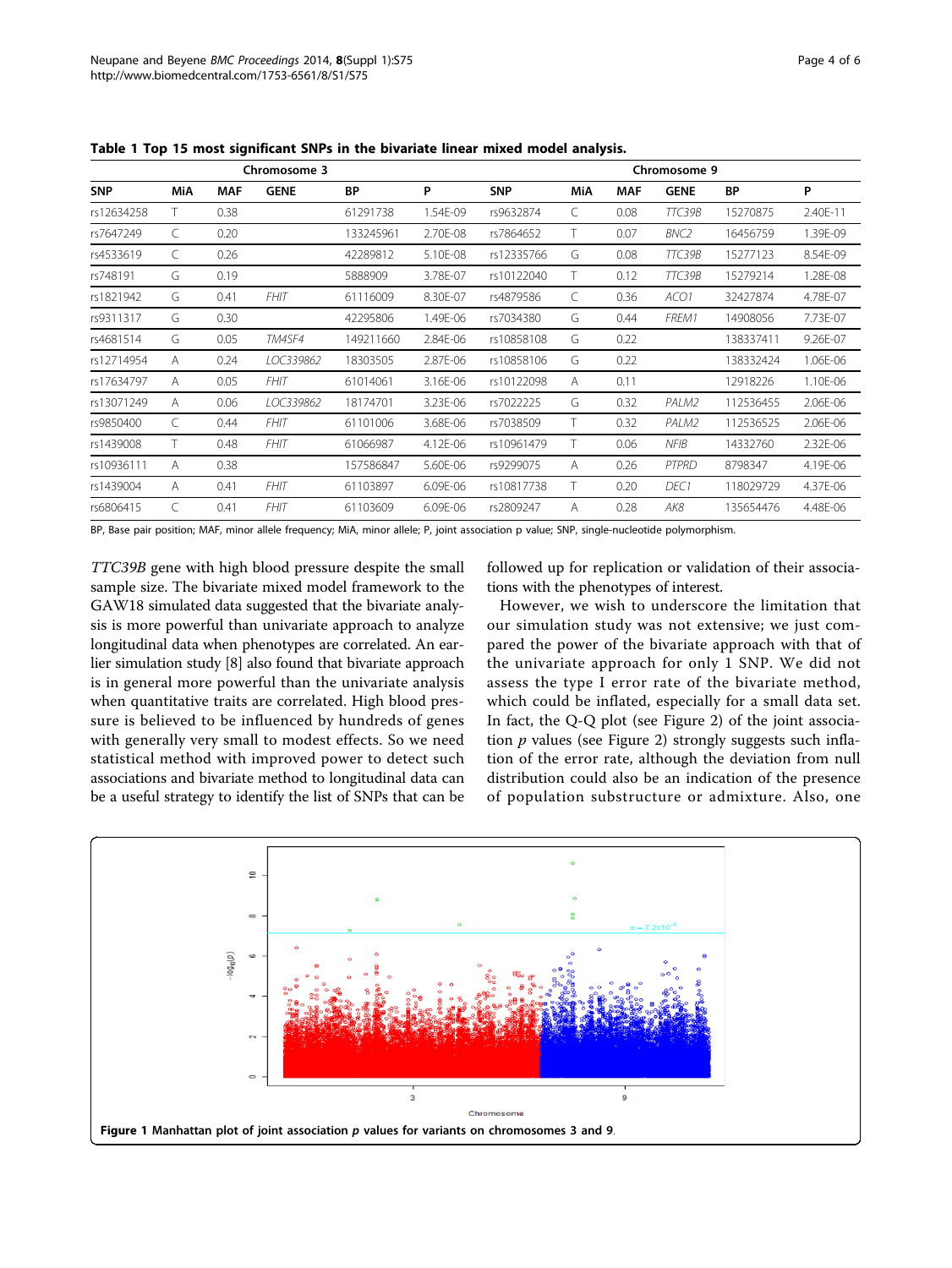<span id="page-4-0"></span>

Table 2 Top 3 p values and corresponding simulation data sets from bivariate and separate univariate mixed model analyses, and p values from other methods in the same simulation data sets.

| Analysis type                        | p Value rank   | Simulation data set # | p Value          |              |              |  |
|--------------------------------------|----------------|-----------------------|------------------|--------------|--------------|--|
|                                      |                |                       | <b>Bivariate</b> | <b>SBP</b>   | <b>DBP</b>   |  |
| Bivariate model for both SBP and DBP |                | 57                    | $2.2E-10$        | 0.000016159  | 0.0702504382 |  |
|                                      |                |                       | 8.2F-09          | 0.0206245995 | 0.0008121652 |  |
|                                      | 3              | 142                   | 9.5F-09          | 0.0009235493 | 0.0003764385 |  |
| Univariate model for SBP only        |                | 57                    | $2.2E-10$        | 0.000016159  | 0.0702504382 |  |
|                                      |                | 105                   | 3.5E-07          | 0.0001905345 | 0.0357532908 |  |
|                                      | 3              | 56                    | 7.5F-08          | 0.0002211798 | 0.1136335665 |  |
| Univariate model for DBP only        |                | 35                    | 2.0E-06          | 0.0122982922 | 0.0001930709 |  |
|                                      | $\mathfrak{D}$ | 41                    | $1.4F - 07$      | 0.0064351761 | 0.0002340975 |  |
|                                      | 3              | 142                   | 9.5E-09          | 0.0009235493 | 0.0003764385 |  |

needs to be cautious in interpreting our results from the real data analysis as we have a number of limitations in this study, including small sample size, missing observations, uncertainty about the underlying genetic model, selection of an appropriate correlation structure, random effect assumptions, and choice of test statistic. For instance, although we chose a covariance (correlation) structure between  $AR(1)$  and  $UN, AR(1)$  had a similar or somewhat smaller AIC. However, it assumes that measurements were made at an equal interval over time for each and all phenotypes [[4,5\]](#page-5-0). But this was an unrealistic assumption in our data because the time interval between the first and second examination ranged from 1.4 to 7.6 years. Next, it also assumes the same correlation between measurements of 2 phenotypes at a time and between any 2 measurements of all the phenotypes for all subjects, which might not be true. Although it involves estimating more parameters, a UN assumption is more flexible, consequently, we employed it our bivariate analysis. A detail investigation of the properties of bivariate method in many realistic scenarios via extensive simulation is warranted before we draw a general conclusion about the usefulness of the bivariate method for the correlated repeatedly measured phenotypes.

### Conclusion

A bivariate approach to test associations of genetic variants with multiple phenotypes jointly measured over time from the same individuals could be a useful strategy to identify genetic variants that deserve further investigation as it can exploit the correlation structure between phenotypes at a time and the same phenotype over time.

#### Competing interests

The authors declare that they have no competing interests.

#### Authors' contributions

JB and BN designed the analysis plan. BN conducted the statistical analyses, and drafted the manuscript. JB assisted in drafting, and critically revised the manuscript. Both authors read and approved the final manuscript.